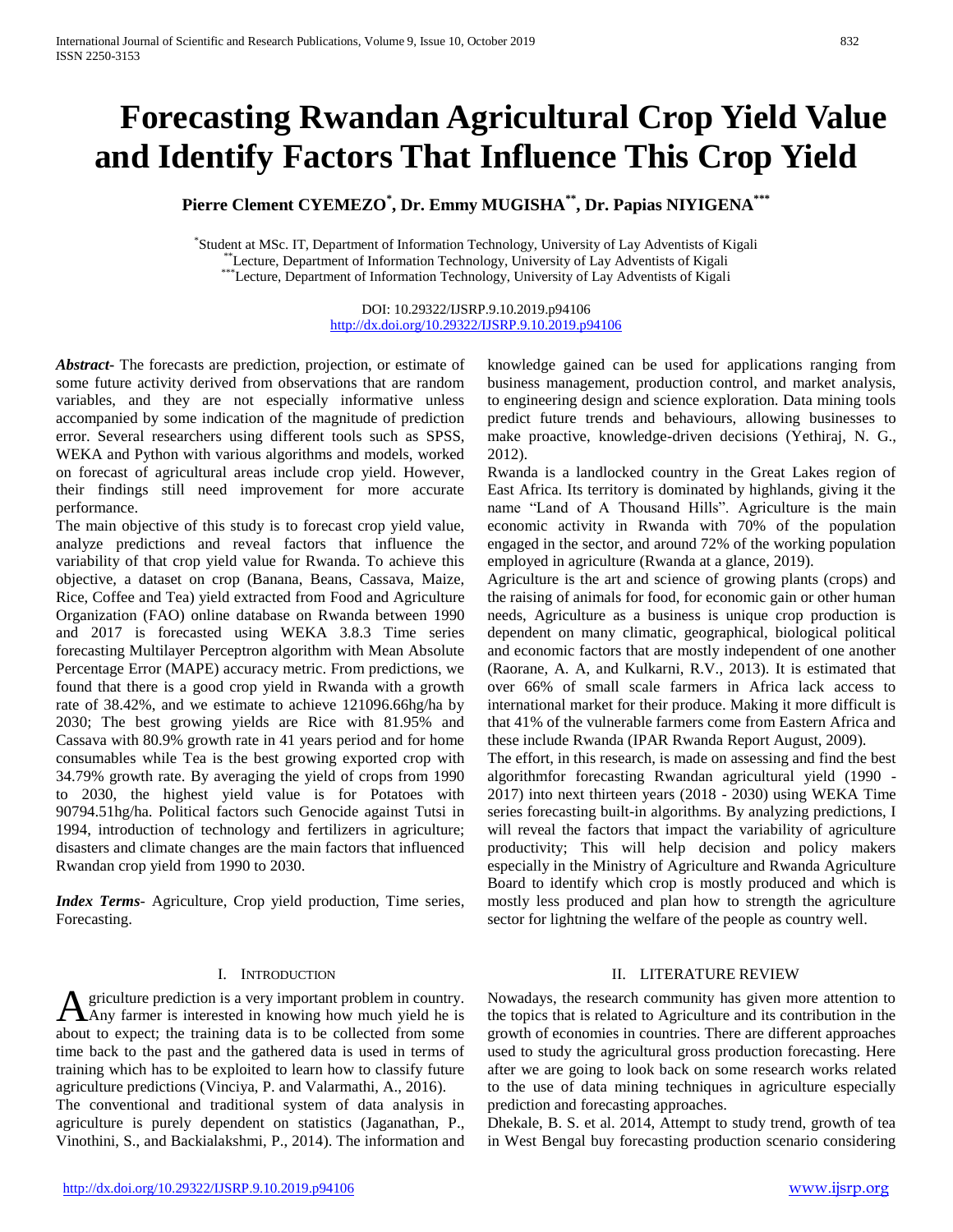various factors of production like weather and fertilizer. Developed models are compared according to the minimum values of Root Mean Square Error (RMSE), Mean Absolute Error (MAE), Mean Square Error (MSE) and Mean Absolute Percentage Error (MAPE) and maximum value of Coefficient of determination  $(R^2)$  and of course the significance of the coefficients of the models. Once the model satisfies the requirement, are used for forecasting purpose.

Four types of models were developed considering with and without factors of production. The models are compared for maximum R square, minimum AIC, SBC, Log likelihood, RMSE, MAE etc. As results, Univariate ARIMA (2, 1, 1) model was best fitted with  $R^2$  (0.98), AIC of 1043.53, SBC of 1052.99, RMSE of 9570.70, MAPE of 4.40 and MAE of 6851.87. ACF and PACF of residuals are not significant.

Even though the results have been demonstrated, there is a gap, regarding the accuracy of the used model where the best performing model is ARIMA with RMSE of 9570.70, MAPE of 4.40 and MAE of 6851.87; in this study We use a dataset including eight crops and analyze this using model built with MultilayerPerceptron algorithm based on accuracy metrics such as MAE, MAPE, RMSE and MSE where the minimum values of these metrics can be brought between 0% and 1% error rate for each examined crop.

Rajasekaran, T., et al 2016, stated that Previous few year yield value, cultivated area, irrigation methods, usage of fertilizer and pesticides, rainfall level at each season, soil maturity and weather condition of particular area details must be progressed in effective manner to forecast crop yield.

WEKA can be used as any modern computing platform where the ZeroR classifier is simplest classifier. More specifically, ZeroR with Mean Absolute Error (MAE), Root Mean Squared Error (RMSE), Relative Absolute Error (RAE) and Root Relative Absolute Error (RRAE) output will always found using target attribute from given data. The results indicated that ZeroR evaluation on training data had values such as 1.9835 of MAE, 2.2275 of RMSE, 100% at RAE and 100% at RRAE.

The above research paper results, indicates that ZeroR classifier with used accuracy metrics, it gave high values of errors for RRAE and RAE where the prediction is 100% erratic and on the other side MAE and RMSE values are understandable while are around 2% of errors. For getting more accurate and estimation of forecasting yield for crop production in this study, we use MultilayerPerceptron algorithm with performance metrics such as MAE, RMSE, MSE and MAPE with which expected to get as best performing and predicting model.

Shital, H. B., and Nirav, B., 2018, in their research, the main objective of this research was to forecast the wheat crop yield for the different districts of Gujarat state. For the analysis of data SPSS **"**Statistical Package for Social Science**"** and WEKA **"**Waikato Environment for Knowledge Analysis**"** tool**s** were used. Different classification algorithms within WEKA were applied on dataset and algorithms namely Gaussian Processes (GP), Multilayer Perceptron (MLP), Kstar, Sequential Minimal Optimization (SMO), M5Rules and Additive Regression (AR) were selected in this study.

The result of actual and predicted wheat yield from 2012-13 to 2014-15 was studied for yield forecast model and found that error percent had -58.3 to 3% as minimum and -18.4 to 48.9%.

The value of  $R^2$  ranges from 0.75 to 0.88 for GP, 0.92 to 1.00 for ML, 0.79 to 0.91 for SMOReg, 0.61 to 0.91 for M5Rule and 0.96 to 1.00 for AR algorithms.

From the above results, observation shows that the error percentage is higher and there is a way of improving this accuracy through use of MultilayerPerceptron algorithm associated with accuracy metrics such as MAE, RMSE, MSE and MAPE to forecast the dataset composed of home consumables and export crops, where the error percentage is proposed to be minimized around 0% to rise up the accuracy of the model to be used while forecasting yield values.

Saeed, K. and Lizhi, W., 2019; in their paper, they trained two deep neural networks, one for yield and the other for check yield, and then used the difference of their outputs as the prediction for yield difference. The performances of the four models, Deep Neural Networks (DNN), Least Absolute Shrinkage and Selection Operator (LASSO), Shallow Neural Network (SNN) and Regression Tree (RT) on both training and validation datasets with respect to the RMSE.

The results suggest that the DNN outperformed the other three models to varying extents. The weak performance of LASSO was mainly due to its linear structure; The DNN model was particularly effective in predicting yield and check yield, with RMSE metric for the validation dataset being approximately 11% of their respective average values.

From this research made by Saeed, K. and Lizhi, W., (2019), we indicated two main gaps, which are the followings; the erratic value of Neural networks models with RMSE as accuracy metric is high where they found that the most performing model is DNN with 11% of RMSE. By this I will improve this RMSE value with use of another Linear Regression algorithm with RMSE, MAPE, MAE and MSE accuracy metrics and the expected values will be around 0%. Another issue is to prove the strength of linear models in crop yield prediction by using MultilayerPerceptron algorithm for forecasting the crop yield for future.

In this study, my scope is limited on my nation Rwanda, and I propose to forecast agricultural crop yield in next thirteen years (2018 – 2030) using MultilayerPerceptron algorithm with MAE, MAPE, RMSE and MSE metrics to measure algorithm performance. After this, I will analyze predictions to identify the factors that influence the variability of Rwandan crop yield value.

In summary, even if diverse works have been conducted on use of data mining techniques in agriculture, there still many other subjects and topics to be worked on and there is many dataset that need to be analyzed with purpose of discovering patterns that may lead to useful knowledge for decision and policy makers.

## III. METHOLOGY

According to the Longman English dictionary (2012), Methodology is the set of methods and principles that used when studying a particular subject or doing particular research or kind of work. This is in line with the nature of the study undertaken.

#### *3. 1 Dataset*

The dataset is commonly known as a collection of data which represents a particular variable for a single table and also data combination in the whole entity. This data set can be organized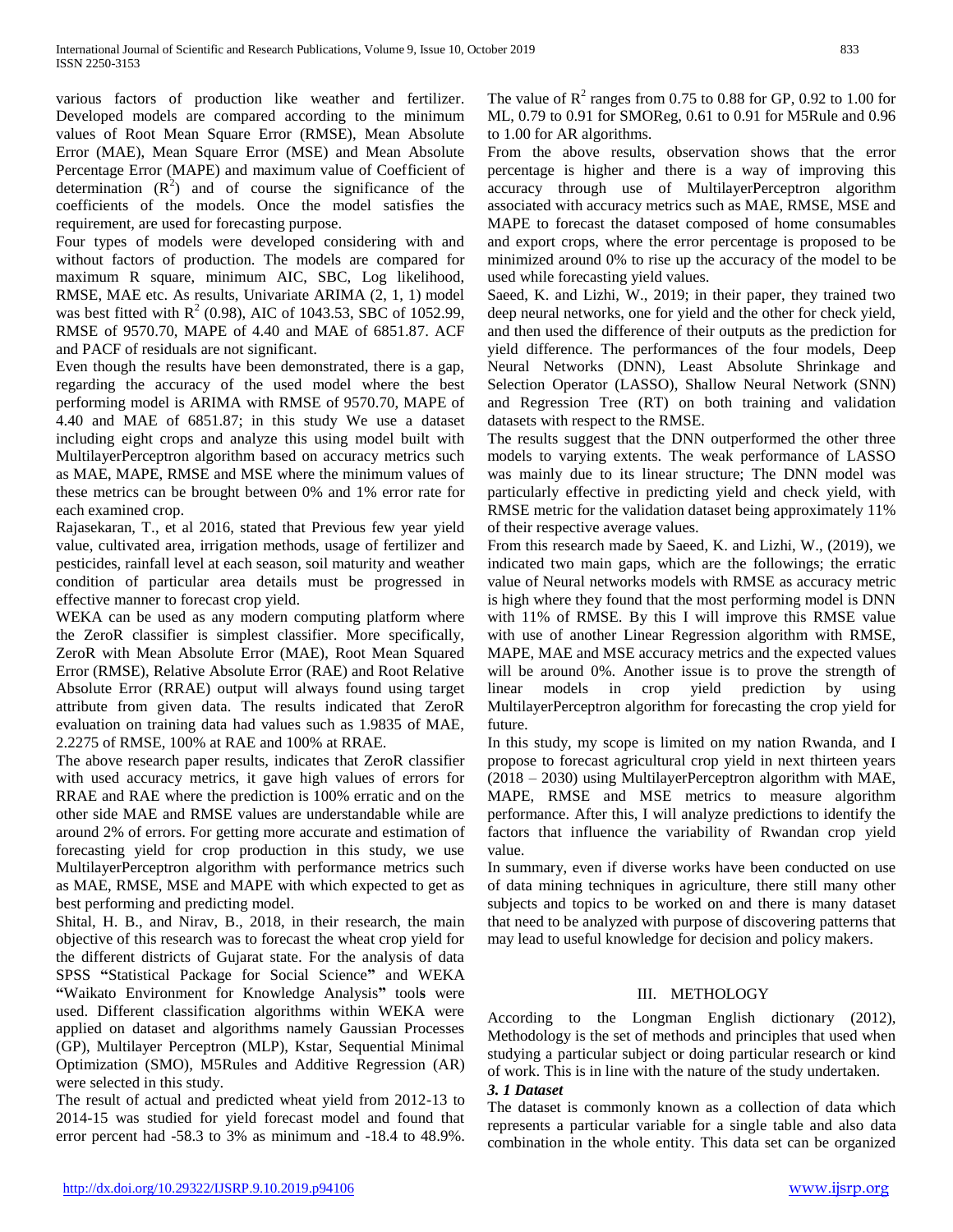into several characteristics of information based on the structure and properties need to be carried out (Ahmad, F. K., et al. 2017). Here, the dataset is extracted from Food and Agriculture Organization database via their online platform and was downloaded in Microsoft Excel file; data collected is about Crop yield in values of hectogram per hectare, for Rwanda, from 1990 to 2017. The dataset is composed of twenty six instances / records for nine crops (Banana, Beans, Cassava, Maize, Potatoes, Rice, Tea and Coffee) are grouped into 2 categories; the home consumables and exports. This dataset is analyzed and forecasted for thirteen years ahead (2018 – 2030) to meet this research objective.

#### *3. 2 Data preprocessing*

When dataset is downloaded in Microsoft Excel file (.xls) format, it has been converted into Attribute-Relation File Format (.arff) file such as this format can be understood and process by WEKA tool. After the dataset is obtained, the next step is data preprocessing. By building model using WEKA 3.8.3 Time Series forecasting, the future agricultural yield can be predicted and analyze predictions to identify the factors that influence the variation of this crop yield value in next thirteen years.



**Figure 1- Study framework**

The dataset is loaded into WEKA tool to be processed, after being loaded, the next step is the data forecasting for predicting the next eight years results of Rwandan agricultural gross production values and analyzing the factors that influencing the results after determining the best model to fit the dataset.

#### *3. 3 Data analysis*

As drawn in Figure 1 above, under WEKA Forecasting, there are two configuration options named "Basic configuration" and "Advanced configuration". In Basic configuration, I choose to use the following four parameters: Number of time units to forecast, Time stamp, Periodicity, and Perform evaluation.

In advanced configuration, there are other panels such as; Base learner, Lag creation, Periodic attributes, Overlay data, Evaluation and Output. These panels give the user the ability to configure the parameters for a specific selected learning algorithm, by customizing periodicity attributes, evaluation metrics and output settings.

*Algorithms*

Under WEKA, Version 3.8.3, Time series forecast package there are 4 active algorithms such as; Multilayer Perception (MP), Sequential minimal optimization (SMOreg), Linear Regression (LR), and Gaussian Processes (GP). These all four algorithms have been tested on training set for determining which one is most accurate to be used for forecasting.

*Performance measurement*

By default, in this version of WEKA, the Mean Absolute Error (MAE) and Root Mean Square Error (RMSE) are computed but there other options that user can select to compute the performance of learning algorithm on the dataset. In my study, I choose to measure the accuracy of the algorithms with Mean Absolute Percentage Error (MAPE), Mean Absolute Error (MAE), Mean Square Error (MSE) and Root Mean Square Error (RMSE) metrics.

Mean Absolute Percentage Error (MAPE) is a statistical metric of how accurate a forecast system is; this is measured as the average absolute percent error of actual values minus forecasted values divided by actual values. This is the most common

measure used to forecast error. This is given by:  
\n
$$
MAPE = \frac{\sum \frac{|A - F|}{A} \times 100}{N}
$$
\n(1)

Where; A: Actual

N: Number of observations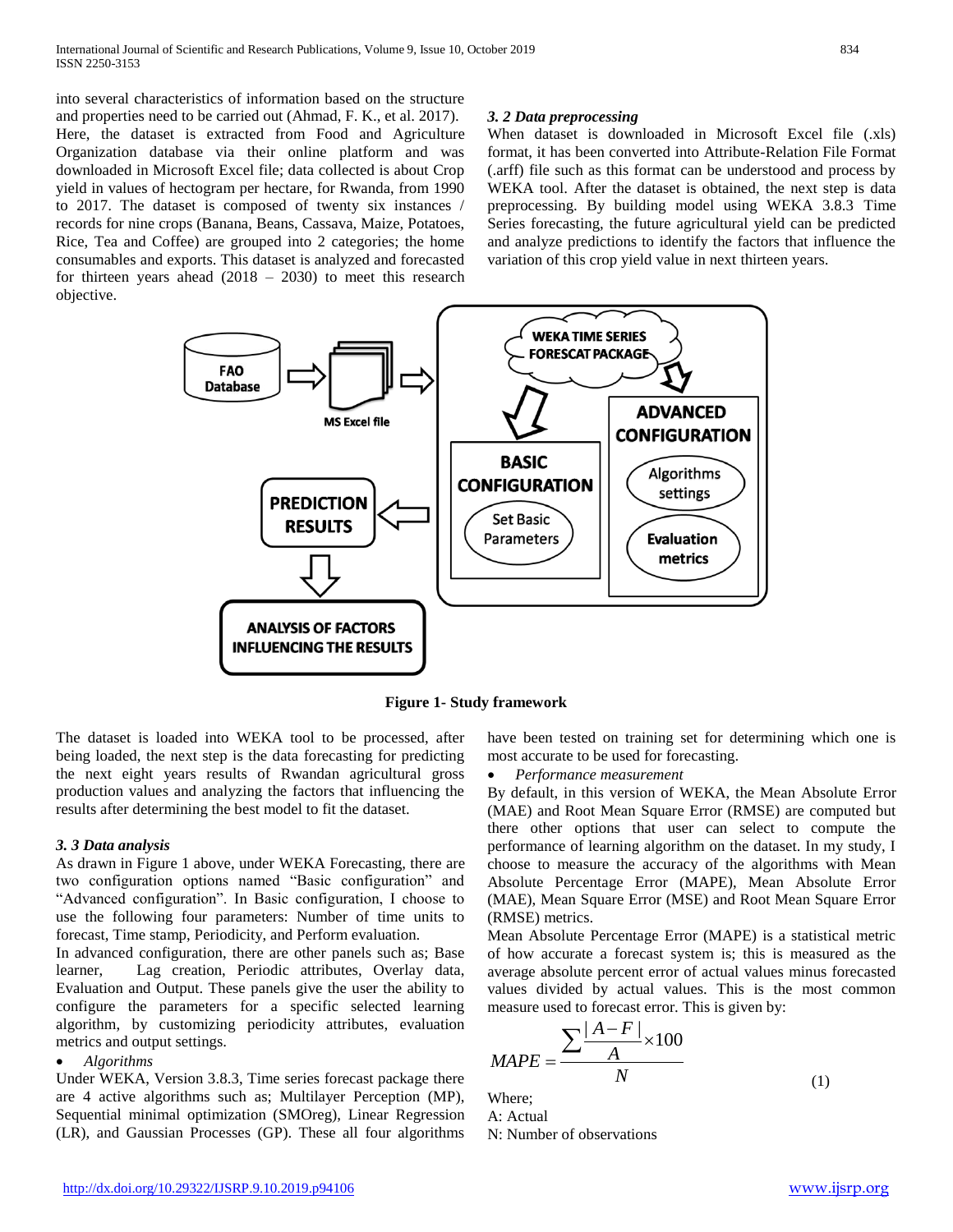F: Forecast

| |: Stands for absolute value

Mean Absolute Error (MAE) metric measurements are used to finalize the result by showing the closest quantity values based on the final result prediction. Simply, can say that the mean absolute error (MAE) is a quantity used to measure how close forecasts are to the eventual outcomes. This metric can be given by the following formula;

$$
MAE = \frac{1}{n} \sum_{i=1}^{n} |x_i - x|
$$
 (2)

Where;

n: The number of errors

∑: Summation symbol

 $|x_i-x|$ : The absolute errors

The standard statistical metrics of RMSE are used to measure the algorithms performance towards this study dataset, it compares a predicted value and known value. It is given by the formula:

$$
RMSE = \sqrt{\frac{\sum_{i=1}^{n} (P_i - O_i)^2}{n}}
$$
 (3)

With;

P: Predicted values

O: Actual values

n: Number of errors

Mean Squared Error (MSE) measures the average of squared error of predictions. That is, it calculates the square of different between the predicted valued and actual value and then averages those values.

$$
MSE = \frac{1}{N} \sum_{i=1}^{N} (y_i - y_i)^2
$$
 (4)

Where;

\_

N: The number of data points

yi : Represents observed values

 $y_i$  : Represents predicted values

Above metrics are expressing forecasting error rate in percentage, lower values indicate that the forecasted values are good predictions and the higher they increase in percentage indicates that forecaster is doing worse predictions.

#### *3. 4 Implementation*

Our dataset is presented in .arff file format, is imported into WEKA Version 3.8.3, the time stamp is set as "year", periodicity as "detect automatically", number of time units to forecast as 8 and Perform evaluation check box is checked to evaluate the algorithm performance level. Thereafter, we test our target four algorithms to find one that best fit in the dataset using our selected three accuracy metrics.

## IV. RESULTS

The findings indicate that MutilayerPerceptron algorithm fits in our dataset as presented in the table below;

|              |                               | <b>METRICS</b>                   |                          |                                   |                                  |  |  |
|--------------|-------------------------------|----------------------------------|--------------------------|-----------------------------------|----------------------------------|--|--|
| <b>CROPS</b> | <b>ALGORITHMS</b>             | <b>MAE</b><br>(%)<br>Error rate) | MAPE $(%$<br>Error rate) | <b>RMSE</b><br>(%)<br>Error rate) | <b>MSE</b><br>(%)<br>Error rate) |  |  |
| Banana       | <b>Linear Regression</b>      | 8611.263                         | 14.2905                  | 12838.0073                        | 164814431.5                      |  |  |
|              | <b>Multilayer Perception</b>  | 1456.1263                        | 1.9455<br>2102.5526      |                                   | 4420727.461                      |  |  |
|              | <b>Support Vector Machine</b> | 394.4967                         | 0.7737                   | 1647.7228                         | 2714990.497                      |  |  |
|              | <b>Gaussian Processes</b>     | 3565.193                         | 5.7776                   | 5150.7402                         | 26530124.83                      |  |  |
| <b>Beans</b> | <b>Linear Regression</b>      | 496.8338                         | 6.5767                   | 628.756                           | 395334.1571                      |  |  |
|              | <b>Multilayer Perception</b>  | 163.4262                         | 1.9808                   | 234.7051                          | 55086.4758                       |  |  |
|              | <b>Support Vector Machine</b> | 5.9013                           | 4.0776                   | 6.3861                            | 40.7829                          |  |  |
|              | <b>Gaussian Processes</b>     | 296.975                          | 4.1367                   | 405.7527                          | 164635.2537                      |  |  |
| Cassava      | <b>Linear Regression</b>      | 11564.1856                       | 17.4907                  | 14973.2004                        | 224196730.9                      |  |  |
|              | <b>Multilayer Perception</b>  | 27.0317                          | 0.0636                   | 35.1216                           | 1233.5301                        |  |  |
|              | <b>Support Vector Machine</b> | 274.8891                         | 0.4503                   | 535.997                           | 287292.7988                      |  |  |
|              | <b>Gaussian Processes</b>     | 7578.6636                        | 13.4319                  | 9511.8192                         | 90474704.93                      |  |  |
| Coffee       | <b>Linear Regression</b>      | 649.6859                         | 12.6668                  | 845.5272                          | 714916.2401                      |  |  |
|              | <b>Multilayer Perception</b>  | 1.4586                           | 2.5121<br>0.0231         |                                   | 6.3108                           |  |  |
|              | <b>Support Vector Machine</b> | 9.6899<br>0.1897<br>25.7941      |                          |                                   | 665.334                          |  |  |

# **Table 1 - Tested algorithms fitness on Dataset**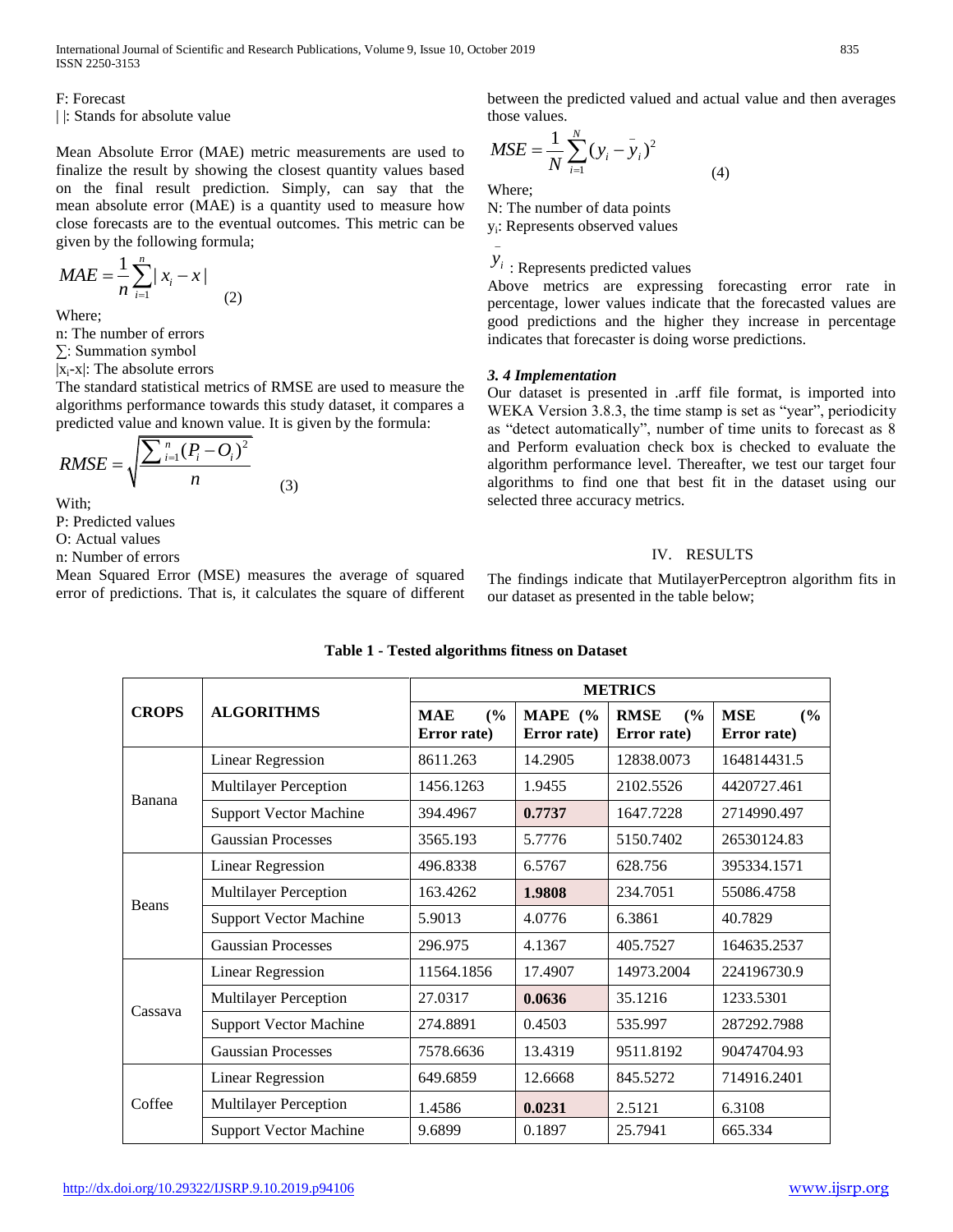|          | <b>Gaussian Processes</b>     | 423.6271  | 8.4684  | 584.6988   | 341872.737  |
|----------|-------------------------------|-----------|---------|------------|-------------|
| Maize    | <b>Linear Regression</b>      | 2158.7488 | 17.8553 | 2715.8264  | 7375712.912 |
|          | <b>Multilayer Perception</b>  | 1.1283    | 0.0092  | 1.6905     | 2.8579      |
|          | <b>Support Vector Machine</b> | 22.2843   | 0.1986  | 24.7705    | 613.5797    |
|          | <b>Gaussian Processes</b>     | 970.1286  | 7.7369  | 1226.136   | 1503409.596 |
| Potatoes | <b>Linear Regression</b>      | 9870.2418 | 10.5562 | 12365.9193 | 152915960.8 |
|          | <b>Multilayer Perception</b>  | 32.6444   | 0.0431  | 44.941     | 2019.6972   |
|          | <b>Support Vector Machine</b> | 87.4621   | 0.105   | 99.2334    | 9847.2693   |
|          | <b>Gaussian Processes</b>     | 4871.0583 | 5.9252  | 6197.0897  | 38403920.27 |
| Rice     | <b>Linear Regression</b>      | 4704.9765 | 13.8769 | 6073.276   | 36884681.28 |
|          | <b>Multilayer Perception</b>  | 222.2063  | 0.6537  | 312.2077   | 97473.6515  |
|          | <b>Support Vector Machine</b> | 54.368    | 0.7474  | 59.8399    | 3580.8143   |
|          | <b>Gaussian Processes</b>     | 2082.9131 | 6.0364  | 2608.6908  | 6805267.501 |
| Tea      | <b>Linear Regression</b>      | 728.367   | 5.3203  | 971.2876   | 943399.5816 |
|          | <b>Multilayer Perception</b>  | 0.6569    | 0.005   | 0.9596     | 0.9209      |
|          | <b>Support Vector Machine</b> | 15.4786   | 0.1174  | 17.4841    | 305.6928    |
|          | <b>Gaussian Processes</b>     | 599.9179  | 4.748   | 782.0433   | 611591.7464 |

As shown in the Table 1, MP algorithm with MAPE accuracy metric, compared to other algorithms and accuracy metrics, has became the best performing one as it has smallest error rate percentage for all crops means for Banana with 0.7737%, Beans with 1.9808%, Cassava at 0.0636%, Maize at 0.0092%, for Potatoes at 0.0431%, Rice with 0.6537%, Coffee at 0.0231% and Tea with 0.005%.

The error rate percentage within Table 1, prove that MultilayerPerceptron algorithm is the best algorithm to fit our dataset with performance rate over 98.0192%, and the best metrics for accuracy is Mean Absolute Percentage Error (MAPE); this lead us to conclude that our first objective of assessing and find the best performing algorithm that fits our data is fulfilled.

Predictions refer to the results of a learning algorithm after it has been trained on a dataset, and this is applied to new data when you are trying to forecast the possibility of a particular outcome in a given time. One of the objectives of this study is to forecast the data to get future crop production value of Rwanda in next eight years; we are using Multilayer Perceptron algorithm with MAPE accuracy metric as this algorithm is proven to be the best performing on our dataset.

| Year | <b>Banana</b> | <b>Beans</b> | Cassava  | <b>Maize</b> | <b>Potatoes</b> | <b>Rice</b> | <b>Coffee</b> | Tea      |
|------|---------------|--------------|----------|--------------|-----------------|-------------|---------------|----------|
| 2018 | 24115.32      | 12025.39     | 64647.46 | 7985.139     | 97721.76        | 36166.61    | 5053.928      | 16614.36 |
| 2019 | 77323.24      | 12885.8      | 89968.41 | 10278.08     | 84062.67        | 38889.89    | 4810.809      | 15265.25 |
| 2020 | 61176.5       | 10777.88     | 120936.7 | 21047.62     | 98654.6         | 60332.09    | 3421.406      | 18716.79 |
| 2021 | 52892.26      | 8846.305     | 81417.48 | 24689.94     | 112498.4        | 61310.23    | 3515.285      | 17635.96 |
| 2022 | 124098.4      | 7737.992     | 116854.7 | 22550.06     | 125951.1        | 72152.79    | 6698.244      | 11378.83 |
| 2023 | 117646.3      | 7431.009     | 115542.5 | 20499.2      | 112348.4        | 65285.26    | 6542.067      | 11736.96 |
| 2024 | 53222.83      | 7555.638     | 92354.02 | 13569.59     | 93399.19        | 50786.04    | 5226.67       | 16165.54 |
| 2025 | 70036.29      | 8696.031     | 76373.77 | 4607.909     | 96471.29        | 40461.66    | 7281.024      | 16496.09 |
| 2026 | 114756.9      | 9664.216     | 89838.53 | 4573.623     | 97731.68        | 39655.66    | 7735.346      | 16597.49 |
| 2027 | 47357.11      | 9884.96      | 101231.4 | 17361.74     | 104361.3        | 33417.13    | 4231.794      | 17568.9  |
| 2028 | 37795.82      | 10219.41     | 104721.4 | 19892.22     | 120812.6        | 47925       | 4797.873      | 18223.16 |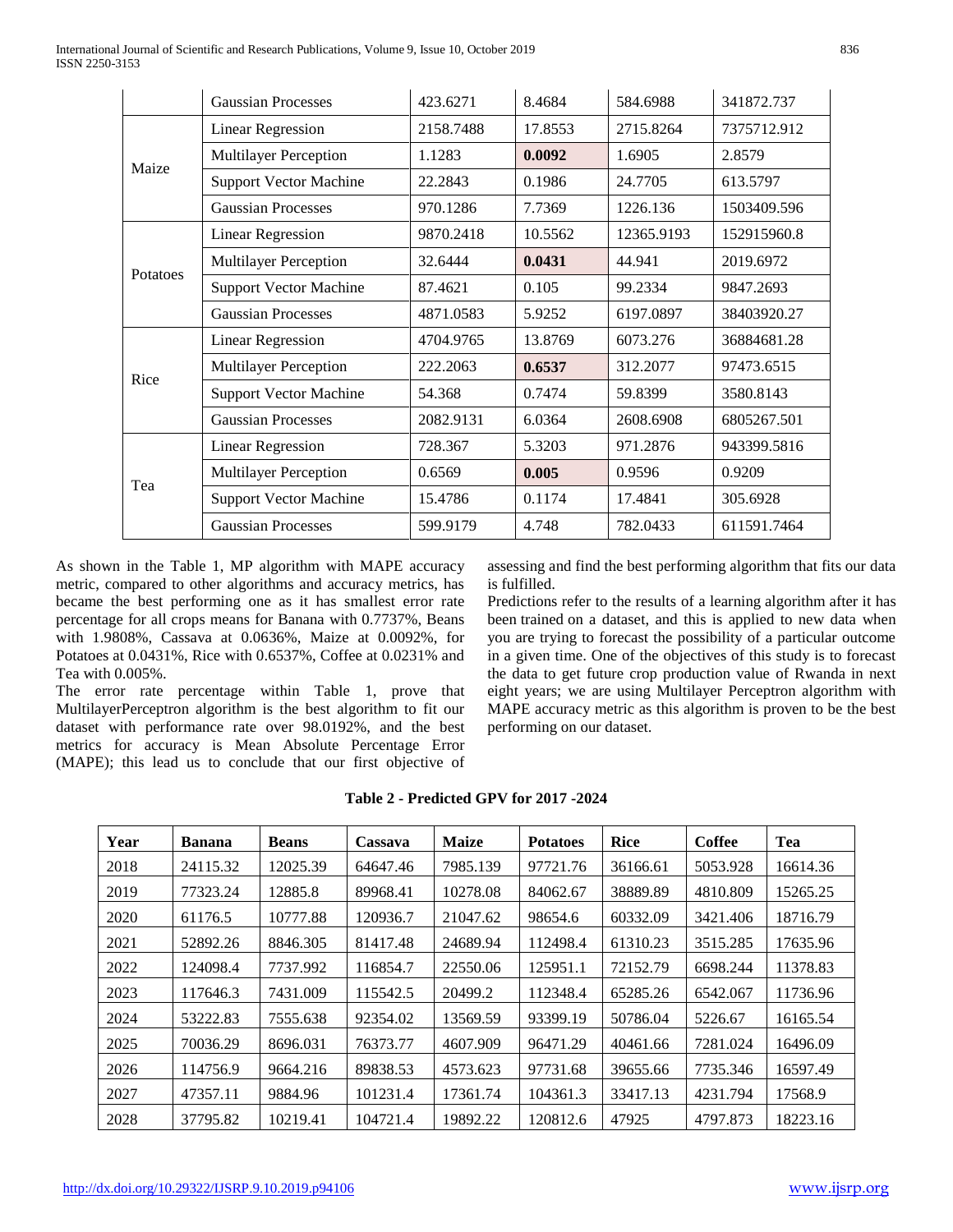| 2029 | 123617.6 | 10072.21 | 118223.6 | 22205.57 | 122216.5 | 68982.81 | 6713.105 | 14382.19 |
|------|----------|----------|----------|----------|----------|----------|----------|----------|
| 2030 | 121096.7 | 8102.529 | 105359.7 | 22223.93 | 110211.8 | 75633.96 | 4704.13  | 16024.55 |

Table 2 presents predicted crop yields for thirteen years ahead. Based on our observations, we are able to identify some factors that influence its variation along the period of 1990 to 2030; the results are interpreted as follows;



**Figure 2 - Crop yield for home consumables 1990-2017**

Figure 2, shows that the consumable crops selected for this research, are six: Banana, Cassava, Maize, Potatoes, Rice and Beans. With observation of the graph, we see that the yield of home consumables between 1990 and 2017 are decreasing between 1990 and 2000 due to political and security crisis, population were displaced, unstable, others were killed and in 1994 there was Genocide against Tutsi which took more than one million victims' life, whom many were farmers. This is explained by the lowest yield of Beans, Cassava, Potatoes and Rice where are respectively 5606hg/ha in 1997, 11778hg/ha in 1994, 54673hg/ha in 1997 and 13652hg/ha in 1990.

Compared to 1996, in next year, all six crops yield, were decreased because there were rebellions (Abacengezi) war in

North and West of the country; Also, in the East and South of the country had climate changes that lead to drought. In 1999 and 2000 the country had lack of crop production and this caused famine in some regions like Bugesera, Nyanza, Kayonza, Ngomba, Gisagara and others. Due to security stability, political wills for mechanizing agriculture, from 2005 to 2014, there were a continuous increasing of yield for all crops as follows; Banana from 71781hg/ha to 89646hg/ha, Beans from 6378hg/ha to 8914hg/ha, Cassava from 67561hg/ha to 131057hg/ha, Maize from 8889hg/ha to 25009hg/ha and Potatoes from 96891hg/ha to 115678hg/ha respectively from 2005 to 2014.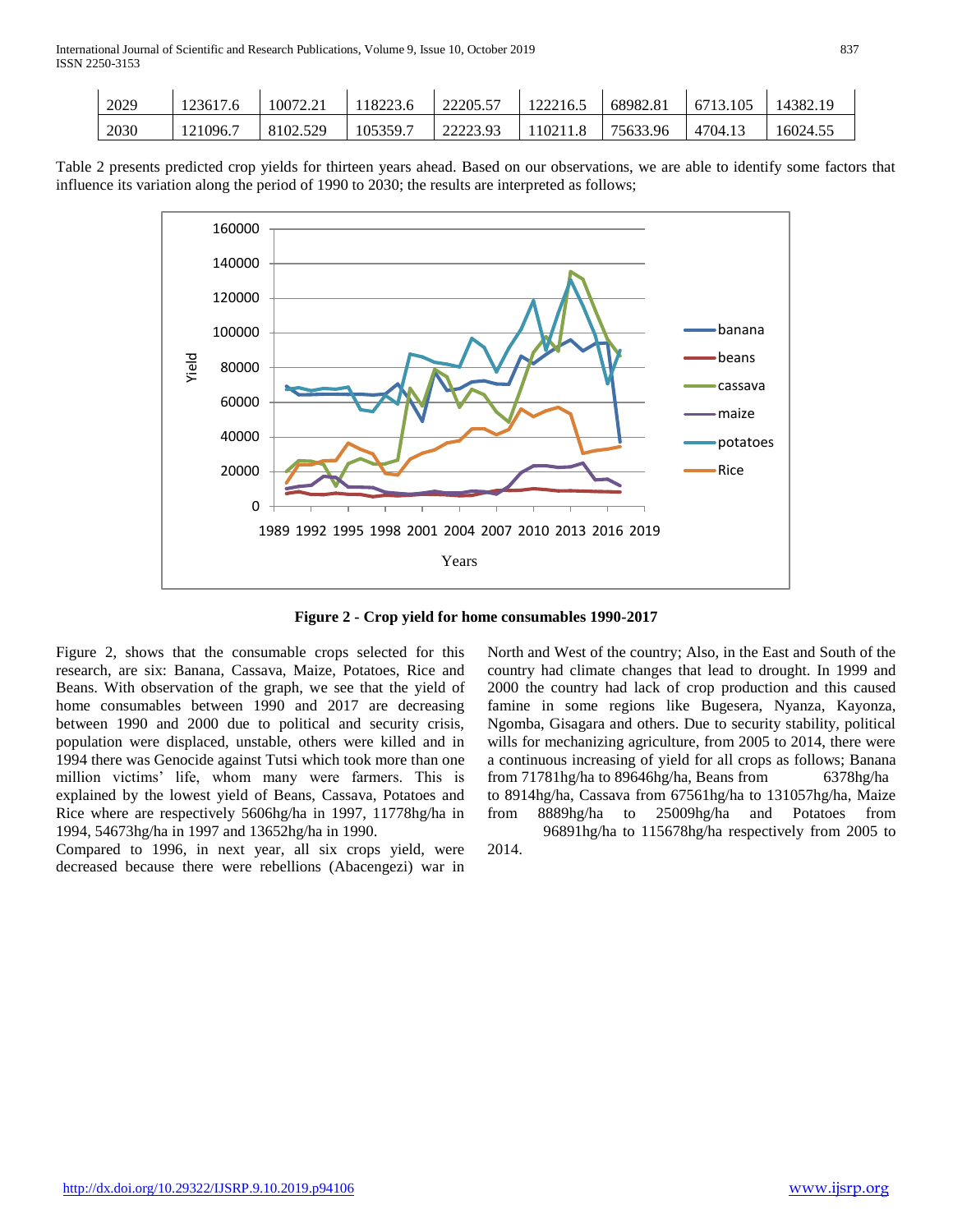

**Figure 3. Crop yield for exports 1990 - 2017**

The exported crops production analyzed in this research paper are two crops which are Tea and Coffee as presented in Figure 3. The yield for exports crops decrease by 1994 where Coffee yield was 5096hg/ha from 5191hg/ha in 1993 and Tea had 4596hg/ha in 1994 which is the lowest ever for the series, from 11181hg/ha in 1993 with causes to political instability, Genocide against Tutsi in 1994 and Liberation war. From the results, we see that from 1995 to 2004 the yield for export is increasing with some

constraints, caused by climate changes remarkable in 2000 and 2016 affected Tea more than Coffee. Our findings show that Tea is more productive than Coffee for all years expect in 1994, this is due to the policies that prefer Tea versus Coffee.

Our analysis is going to take lead on Predictions analysis and see if the different factors analyzed above are influencing the future values of crop yield in thirteen years ahead.





We predicted crop yield for thirteen years start by 2018 to 2030, from findings, it shows that comparing to the previous series (1990 - 2017), and the agriculture yield will increase and decrease in general. Banana is the most growing yield with an average rate around 80%, Beans will have the worst growing rate with -48.42%, 38.64%, 64.07%, 11.33% and 52.18% for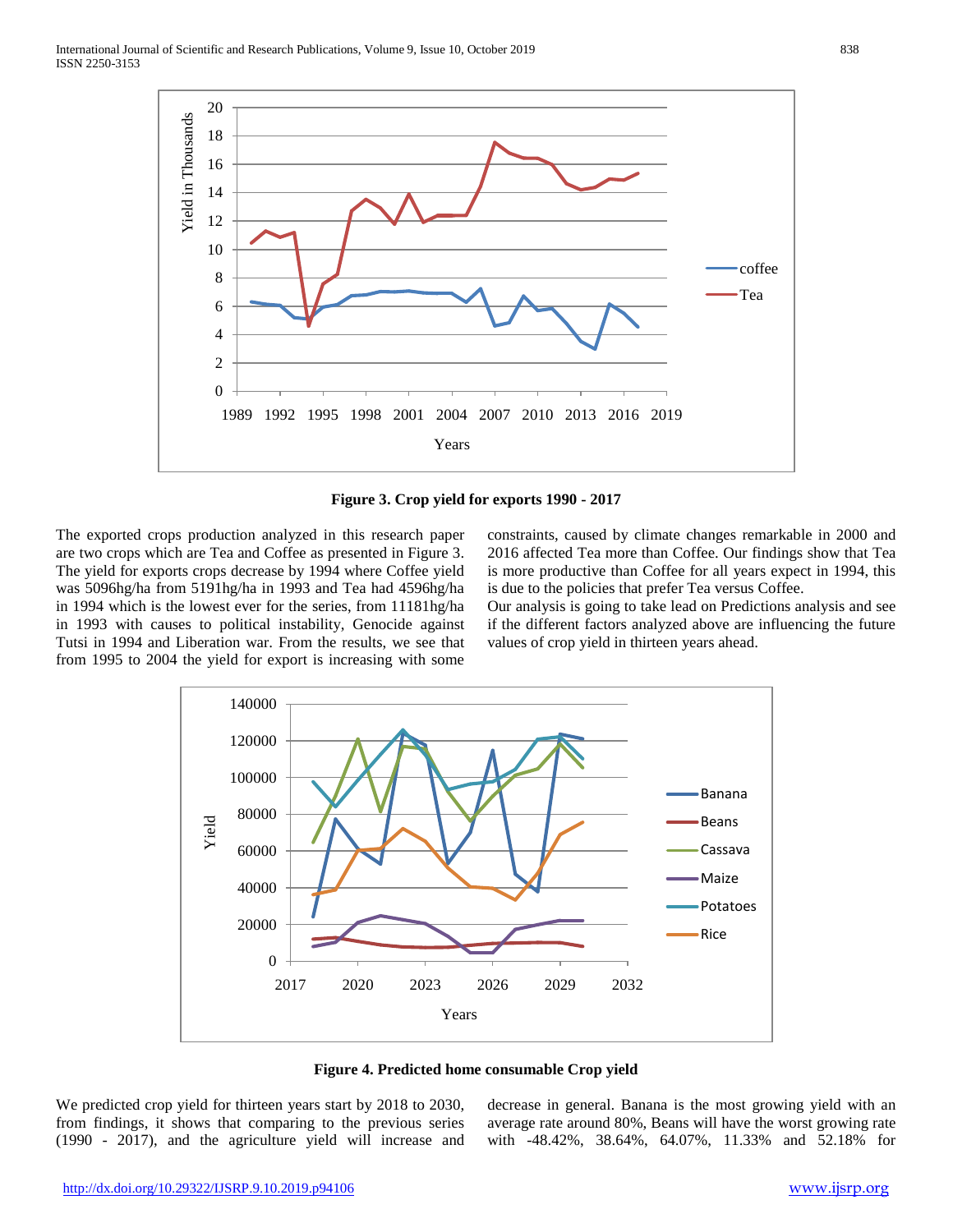Cassava, Maize, Potatoes and Rice respectively. We found that in these coming years Beans will have a highest yield ever between 1990 and 2030 with 12885.8hg/ha in 2019, Banana 124098.36hg/ha in 2022 and Rice with 130600hg/ha in 2030; in this coming years, the predictions indicate that Banana and Maize will suffer for least productivity with 24115.31hg/ha in 2018 and 4573.08hg/ha in 2026 respectively. By 2030, the most productive home consumable crop we expect that will be Banana

with 121096.66hg/ha and least productive will be 8102.53hg/ha. This new look is due to political stability, use of fertilizers, farmers are trained for amelioration of their work, investors will be welcomed and the sector in general will gain strength from different corners, and all these factors will resulting to the best change in yield to earned in future.



**Figure 5. Predicted GPV for exported crops**

Predicted GPV for exported crops as presented in Figure 5, we used two crops Tea and Coffee. From results we mark a high difference between yield of Tea and Coffee comparing to the previous years (1991 - 2017) because in this coming years for all years the difference of Tea for Coffee will be greater to 4680.5846hg/ha. Two crops will achieve their highest yield in this series of years  $(1990 - 2030)$  in this coming period with 18716.789hg/ha for Tea in 2020 and 7735.346hg/ha in 2026 for Coffee, even if the average growth rate for these crop yields will be falling up to -7.44% for Coffee and -3.68% for Tea.

In general, based crop yield growth rate, our predictions indicated that the gap between the past and predicted agricultural yield is significantly high for all crops except Potatoes and Rice with a difference of 13.74% and 8.25% respectively, then in coming years the agricultural yield is expected to be good comparing to the past years; and this due to the factors stated during predictions analysis.

#### V. CONCLUSION

In order to contribute to the amelioration of agriculture sector production, this study is conducted to find the best performing algorithm on present dataset on Crop yield on Rwanda (1990 - 2017) from FAO online database, forecast the crop yield in next coming thirteen years (2018 - 2030) then analyze predictions to identify factors that influence the variability of Crop yield values for Rwanda. Four algorithms, Linear regression, Gaussian

Processes, Multilayer Perceptron and Support Vector Machine (SMOreg), all have been trained on dataset with four accuracy metrics, with Mean Absolute Percentage Error (MAPE), Mean Absolute Error (MAE), Mean Square Error (MSE) and Root Mean Square Error (RMSE).

We forecasted our dataset with Multilayer Perceptron algorithm with Mean Absolute Percentage Error (MAPE) after finding this as the best to forecast our dataset; the predictions indicated that there is a good crop yield in Rwanda with a growth rate of 38.42%, and we estimate to achieve 121096.66hg/ha by 2030. The best growing yields are Rice with 81.95% and Cassava with 80.9% growth rate in whole period and for home consumables while Tea is the best growing exported crop with 34.79% growth rate.

By averaging the yield of crops from 1990 to 2030, the highest yield value is for Potatoes with 90794.51hg/ha this is explicative to the strength made for cooperatives of farmers of potatoes in Nyabihu, Rubavu and Musanze districts in Nothern province of Rwanda, and the less productivity is 5746.30hg/ha for Coffee as this crop is in way of disappearing in some corners of country by replacing it with trees and Bananas.

Our findings are in same way as our literatures as Dhekale, B. S. et al. (2014), in their research presented highest productivity of Tea in 2020, and Shital, H. B., and Nirav, B. (2018) in their research they proved that Multilayer Perceptron is the best performing algorithm for forecasting crop yield dataset.